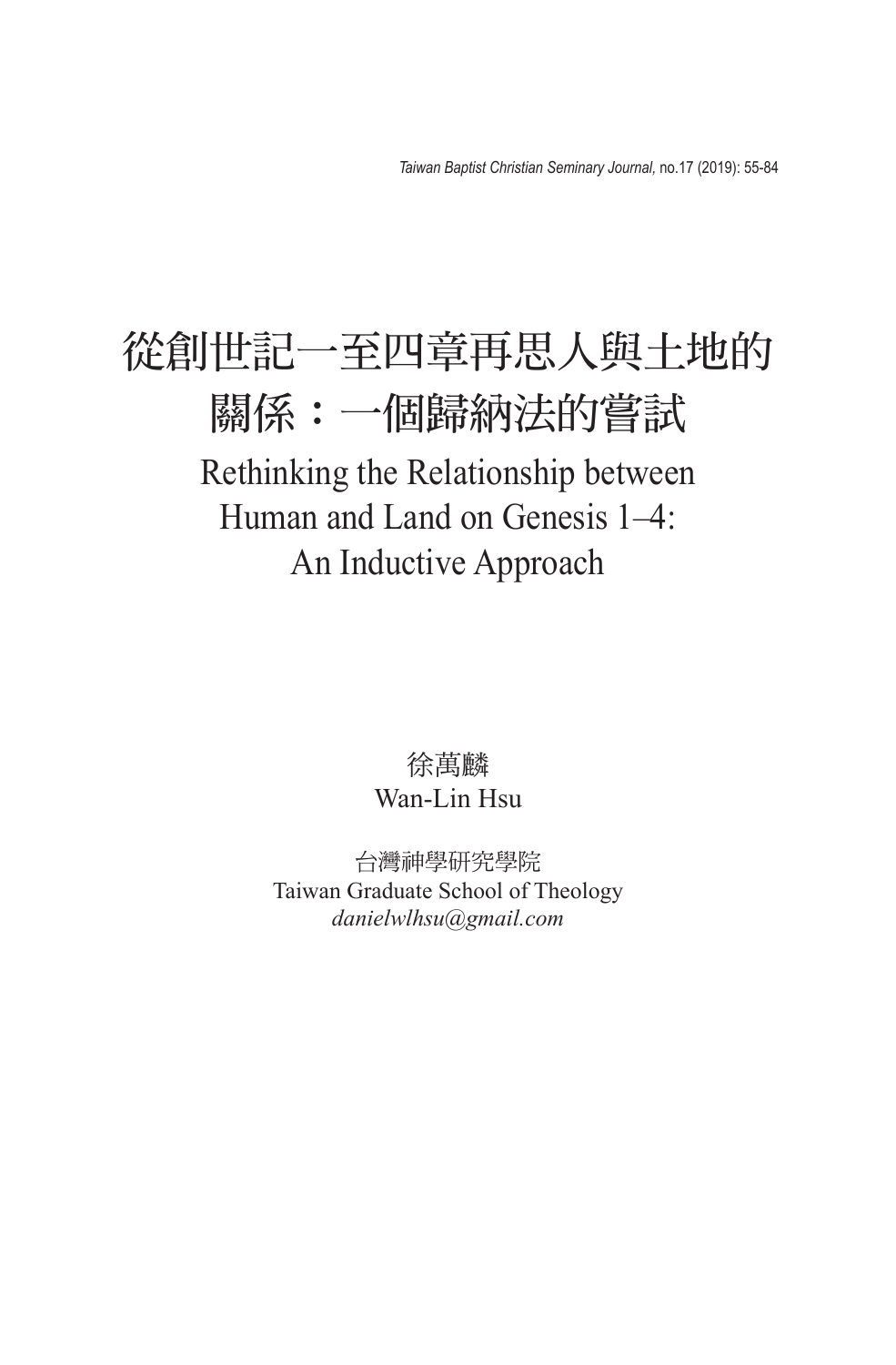## 摘要

本文以聖經創世記首四章中的內容,來探究人與土地的關係 這主題的敘述故事發展。從這四章中人與土地的重要詞語分析, 歸納整理出人與土地的關係之神學原是耕種的關係。但是當人與 土地從原先的和諧相處,改變到不協調、甚至是破裂、遭詛咒、 而臨死亡,兩者卻產生極大的張力與矛盾。那樣的矛盾,唯有人 與神先恢復和好的關係,神將詛咒拿掉,人才能與土地恢復和諧 的關係。如此,人與神關係的恢復,成為人與土地恢復和諧關係 的前提。除此,根據創世記從一章到四章希伯來文所使用到有關 土地的詞語,只有 *'adamah* 一詞連續在每一章出現,並且經文 只要提到人對土地的耕種,所使用的希伯來文一定是 *'adamah*, 不會是 *'eres*。而只有當人與土地的關係是扎根在「此土地上」 (*ha'adamah*),人對自身居住的土地才能有所認同。

關鍵詞:人、土地、關係、耕種/耕耘、刑罰、詛咒